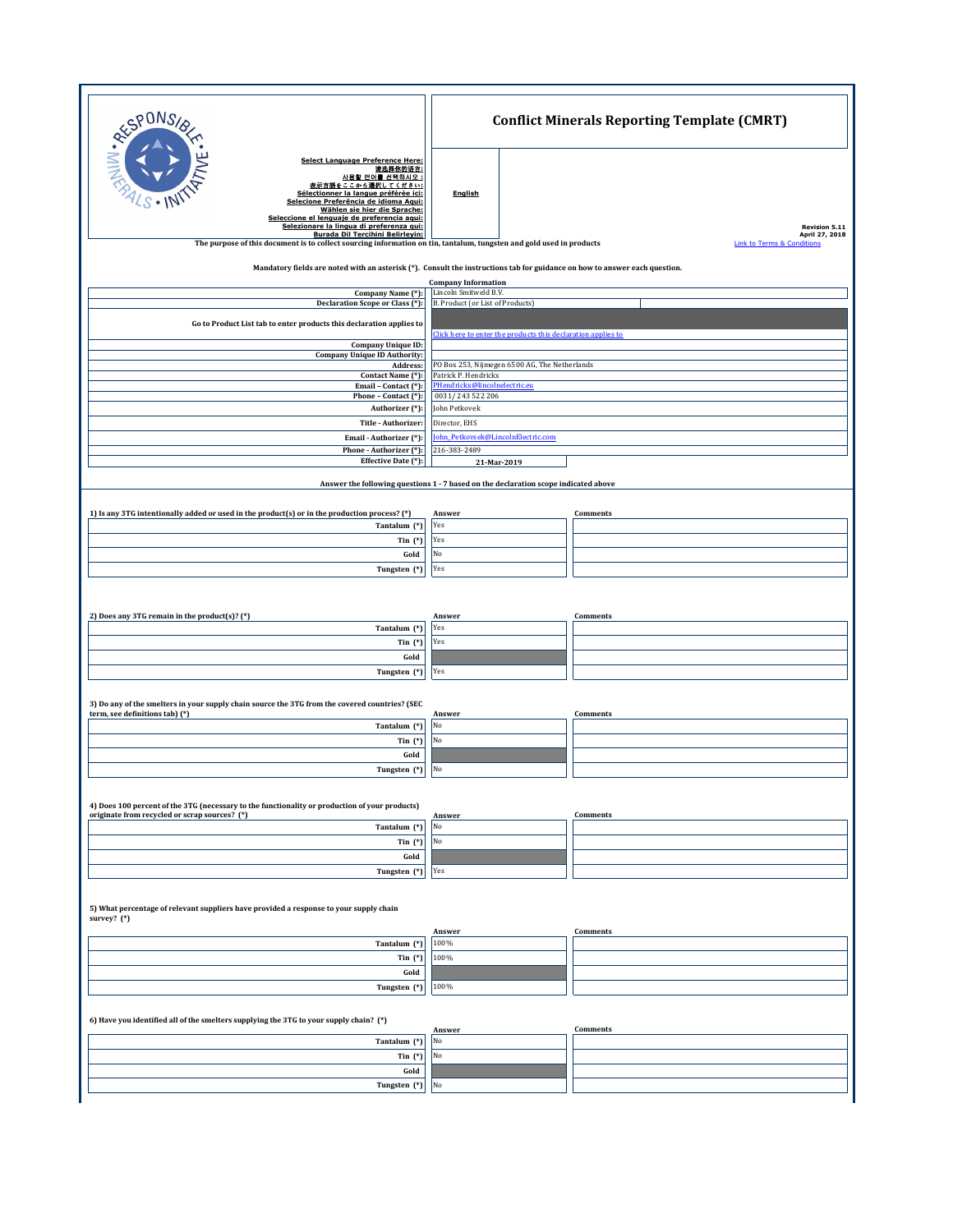| <b>RESPONS</b><br><b>Select Language Preference Here:</b><br>请选择你的语言:<br>사용할 언어를 선택하시오 :<br>表示言語をここから選択してください:<br>Sélectionner la langue préférée ici:<br>Selecione Preferência de idioma Agui:<br>Wählen sie hier die Sprache:<br>Seleccione el lenguaie de preferencia aqui:<br>Selezionare la lingua di preferenza gui:<br><b>Burada Dil Tercihini Belirleyin:</b><br>The purpose of this document is to collect sourcing information on tin, tantalum, tungsten and gold used in products<br>Mandatory fields are noted with an asterisk (*). Consult the instructions tab for guidance on how to answer each question. | <b>English</b>                                               | <b>Conflict Minerals Reporting Template (CMRT)</b><br><b>Revision 5.11</b><br>April 27, 2018<br><b>Link to Terms &amp; Conditions</b> |
|-----------------------------------------------------------------------------------------------------------------------------------------------------------------------------------------------------------------------------------------------------------------------------------------------------------------------------------------------------------------------------------------------------------------------------------------------------------------------------------------------------------------------------------------------------------------------------------------------------------------------------|--------------------------------------------------------------|---------------------------------------------------------------------------------------------------------------------------------------|
| 7) Has all applicable smelter information received by your company been reported in this<br>declaration? (*)                                                                                                                                                                                                                                                                                                                                                                                                                                                                                                                | Answer                                                       | Comments                                                                                                                              |
| Tantalum (*)                                                                                                                                                                                                                                                                                                                                                                                                                                                                                                                                                                                                                | Yes                                                          |                                                                                                                                       |
| Tin $(*)$                                                                                                                                                                                                                                                                                                                                                                                                                                                                                                                                                                                                                   | Yes                                                          |                                                                                                                                       |
| Gold                                                                                                                                                                                                                                                                                                                                                                                                                                                                                                                                                                                                                        |                                                              |                                                                                                                                       |
| Tungsten (*)                                                                                                                                                                                                                                                                                                                                                                                                                                                                                                                                                                                                                | No                                                           |                                                                                                                                       |
|                                                                                                                                                                                                                                                                                                                                                                                                                                                                                                                                                                                                                             |                                                              |                                                                                                                                       |
| Question                                                                                                                                                                                                                                                                                                                                                                                                                                                                                                                                                                                                                    | Answer the Following Questions at a Company Level<br>Answer  | Comments                                                                                                                              |
| A. Have you established a conflict minerals sourcing policy? (*)                                                                                                                                                                                                                                                                                                                                                                                                                                                                                                                                                            | Yes                                                          |                                                                                                                                       |
|                                                                                                                                                                                                                                                                                                                                                                                                                                                                                                                                                                                                                             |                                                              |                                                                                                                                       |
| B. Is your conflict minerals sourcing policy publicly available on your website? (Note - If yes, the user<br>shall specify the URL in the comment field.) (*)                                                                                                                                                                                                                                                                                                                                                                                                                                                               | Yes                                                          | the : //www.lincolnelectric.com/en.us/company/Documents/lincoln.conflict.minerals.statement.ndf                                       |
| C. Do you require your direct suppliers to be DRC conflict-free? (*)                                                                                                                                                                                                                                                                                                                                                                                                                                                                                                                                                        | Yes                                                          |                                                                                                                                       |
| D. Do you require your direct suppliers to source the 3TG from smelters whose due diligence<br>practices have been validated by an independent third party audit program? (*)                                                                                                                                                                                                                                                                                                                                                                                                                                               | Yes                                                          |                                                                                                                                       |
| E. Have you implemented due diligence measures for conflict-free sourcing? (*)                                                                                                                                                                                                                                                                                                                                                                                                                                                                                                                                              | Yes                                                          |                                                                                                                                       |
| F. Does your company conduct Conflict Minerals survey(s) of your relevant supplier(s)? (*)                                                                                                                                                                                                                                                                                                                                                                                                                                                                                                                                  | Yes, in conformance with IPC1755 (e.g.,<br>CMRT)             |                                                                                                                                       |
| G. Do you review due diligence information received from your suppliers against your company's<br>expectations? (*)                                                                                                                                                                                                                                                                                                                                                                                                                                                                                                         | Yes                                                          |                                                                                                                                       |
| H. Does your review process include corrective action management? (*)                                                                                                                                                                                                                                                                                                                                                                                                                                                                                                                                                       | Yes                                                          |                                                                                                                                       |
| I. Is your company required to file an annual conflict minerals disclosure with the SEC? (*)                                                                                                                                                                                                                                                                                                                                                                                                                                                                                                                                | Yes                                                          |                                                                                                                                       |
|                                                                                                                                                                                                                                                                                                                                                                                                                                                                                                                                                                                                                             | @ 2018 Responsible Minerals Initiative. All rights reserved. |                                                                                                                                       |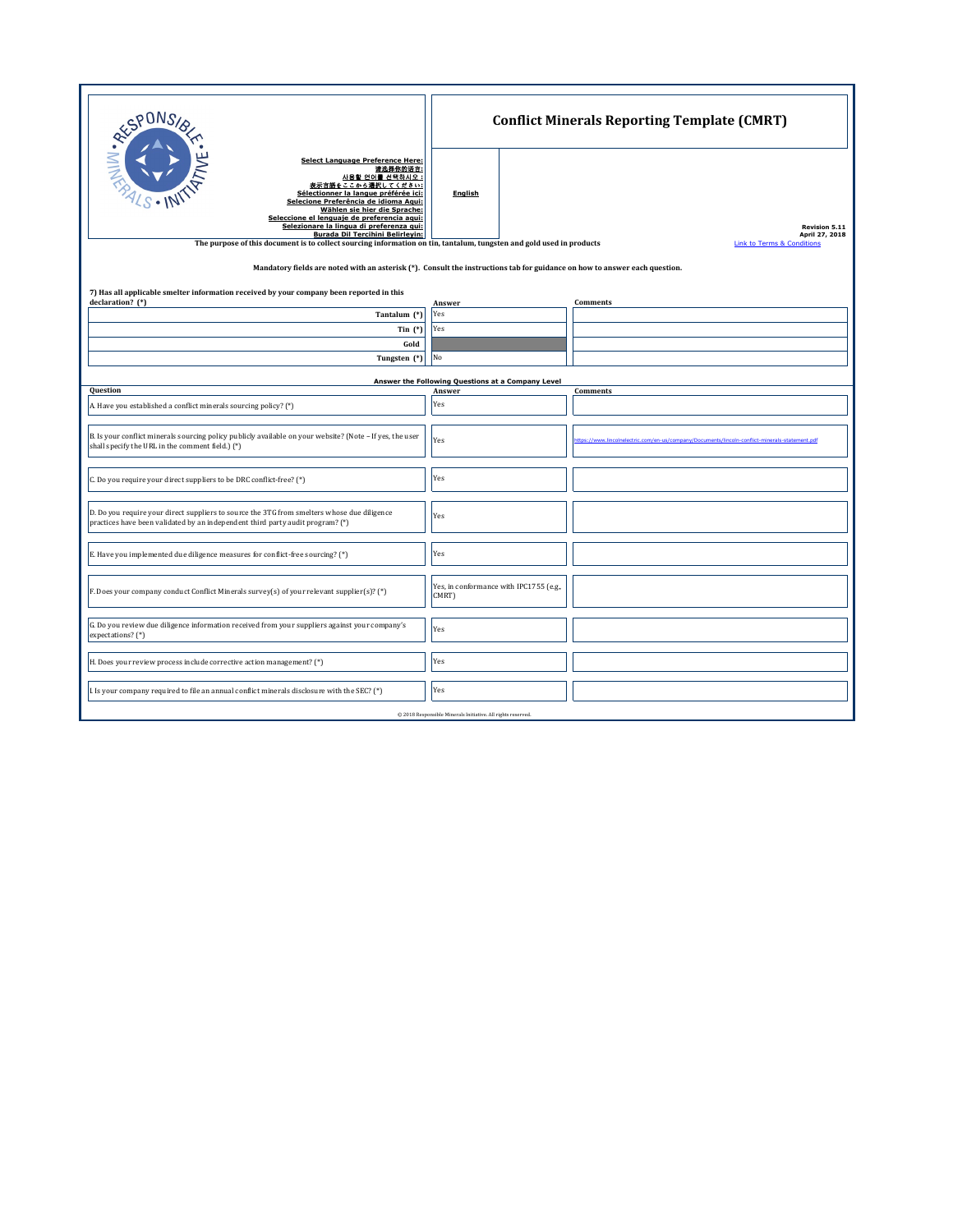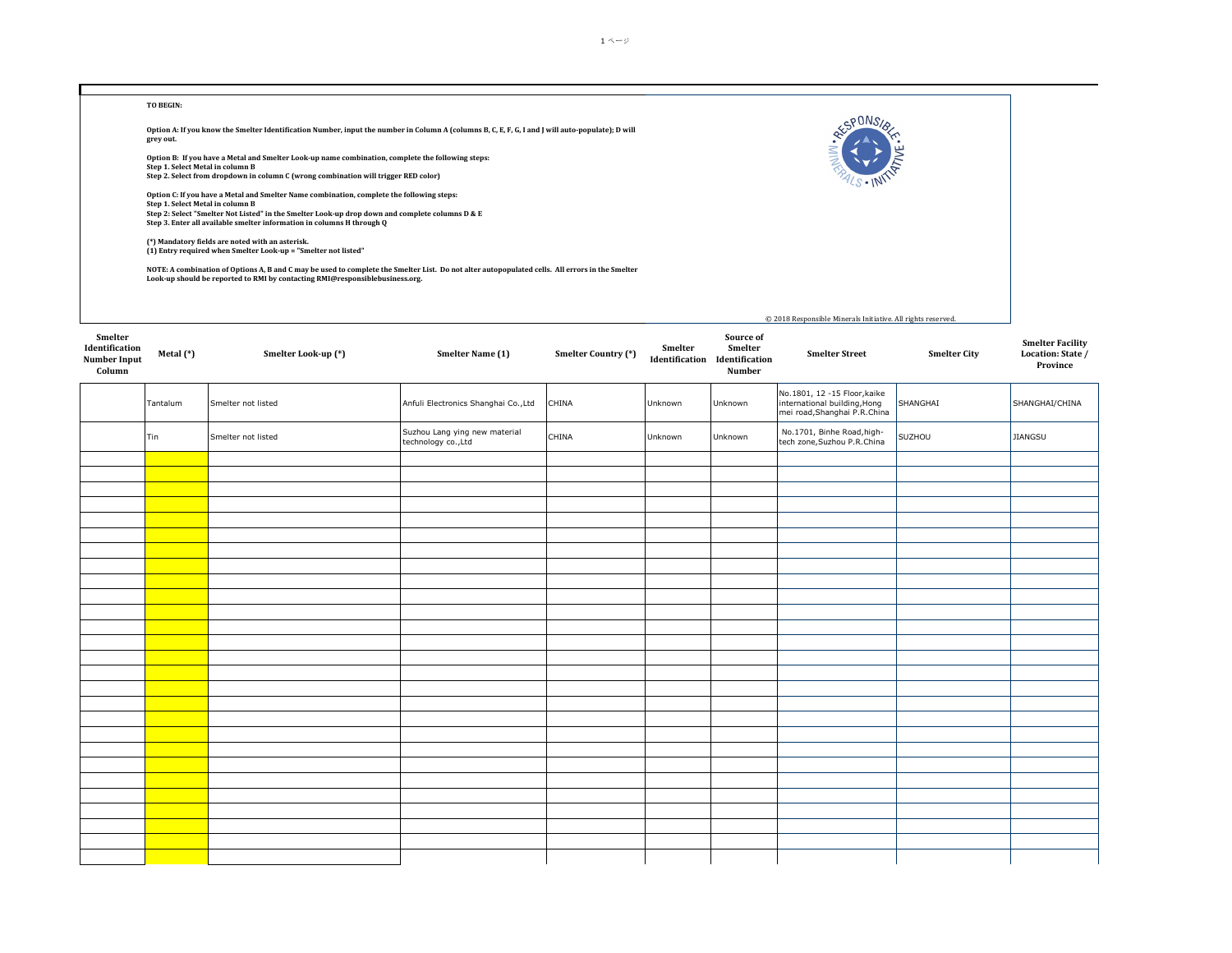**Link to "RMAP Conformant Smelter List"** 

**Revision 5.11 April 27, 2018**

| <b>Smelter Contact Name</b> | <b>Smelter Contact Email</b> | Proposed next steps | Name of Mine(s) or if recycled or scrap<br>sourced, enter "recycled" or "scrap" | Location (Country) of Mine(s) or if<br>recycled or scrap sourced, enter<br>"recycled" or "scrap" | Does 100% of the<br>smelter's feedstock<br>originate from recycled<br>or scrap sources? | Comments |
|-----------------------------|------------------------------|---------------------|---------------------------------------------------------------------------------|--------------------------------------------------------------------------------------------------|-----------------------------------------------------------------------------------------|----------|
| Angel. Wu                   | Angel.wu@avnet.com           | N/A                 | N/A                                                                             | N/A                                                                                              |                                                                                         |          |
| <b>Tony</b>                 | Tony5170@126.com             | N/A                 | N/A                                                                             | N/A                                                                                              |                                                                                         |          |
|                             |                              |                     |                                                                                 |                                                                                                  |                                                                                         |          |
|                             |                              |                     |                                                                                 |                                                                                                  |                                                                                         |          |
|                             |                              |                     |                                                                                 |                                                                                                  |                                                                                         |          |
|                             |                              |                     |                                                                                 |                                                                                                  |                                                                                         |          |
|                             |                              |                     |                                                                                 |                                                                                                  |                                                                                         |          |
|                             |                              |                     |                                                                                 |                                                                                                  |                                                                                         |          |
|                             |                              |                     |                                                                                 |                                                                                                  |                                                                                         |          |
|                             |                              |                     |                                                                                 |                                                                                                  |                                                                                         |          |
|                             |                              |                     |                                                                                 |                                                                                                  |                                                                                         |          |
|                             |                              |                     |                                                                                 |                                                                                                  |                                                                                         |          |
|                             |                              |                     |                                                                                 |                                                                                                  |                                                                                         |          |
|                             |                              |                     |                                                                                 |                                                                                                  |                                                                                         |          |
|                             |                              |                     |                                                                                 |                                                                                                  |                                                                                         |          |
|                             |                              |                     |                                                                                 |                                                                                                  |                                                                                         |          |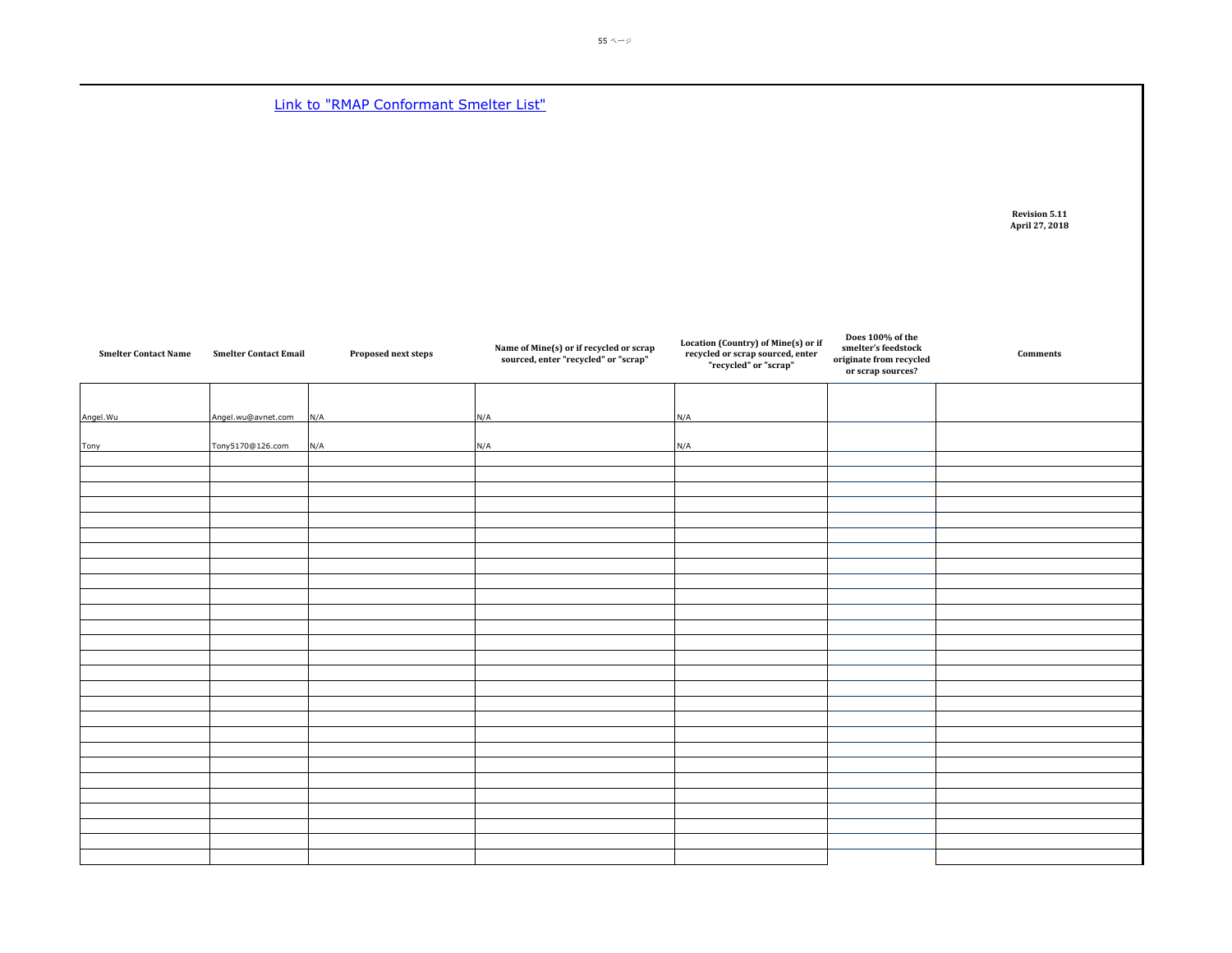## **Completion required only if reporting level "Product (or List of Products)" selected on the 'Declaration' worksheet.**

**COLLECT** 

## Click here to return to Declaration tab

| <b>Manufacturer's Product Number (*)</b> | <b>Manufacturer's Product Name</b>                                            | Comments                                                                 |
|------------------------------------------|-------------------------------------------------------------------------------|--------------------------------------------------------------------------|
| 605022                                   | LNT CuSn6 2.0x2,5 PE TUBE                                                     | Product contains conflict minerals                                       |
| 605969                                   | LNT Zeron 100X 3.2x 5 PE TUBE                                                 | Product contains conflict minerals                                       |
| TZ100X-32                                | ZERON 100X TIG<br>3.2MM                                                       | Product contains conflict minerals                                       |
| CH92-25                                  | CHROMET 92 - 2.5MM                                                            | Product contains conflict minerals                                       |
| CH92-32                                  | CHROMET 92 - 3.2MM                                                            | Product contains conflict minerals                                       |
| CH92-40                                  | CHROMET 92 - 4.0MM                                                            | Product contains conflict minerals                                       |
| CH92-50<br>587012                        | <b>CHROMET 92</b><br>5.0MM<br>LNM CuSi3 0.8x 5 S200 PLW                       | Product contains conflict minerals<br>Product contains conflict minerals |
| 587029                                   | LNM CuSi3 0.8x 12 BS300 PLW                                                   | Product contains conflict minerals                                       |
| 587036                                   | LNM CuSi3 1.0x 12 BS300 PLW                                                   | Product contains conflict minerals                                       |
| NIMC276KS-25                             | NIMROD C276KS 2.5MM                                                           | Product contains conflict minerals                                       |
| NIMC276KS-32                             | NIMROD C276KS<br>3.2MM                                                        | Product contains conflict minerals                                       |
| NIMC276KS-40                             | NIMROD C276KS<br>4.0MM                                                        | Product contains conflict minerals                                       |
| 542763                                   | NYLOID 4<br>2.5x300 SRP                                                       | Product contains conflict minerals                                       |
| 542770                                   | NYLOID 4 3.2x300 SRP                                                          | Product contains conflict minerals                                       |
| 542777                                   | NYLOID 4<br>4.0x350 SRP                                                       | Product contains conflict minerals                                       |
| 98033235                                 | GRIDUR 61 3.2x350 PE TUBE                                                     | Product contains conflict minerals                                       |
| 98034035                                 | GRIDUR 61 4.0x350 PE TUBE                                                     | Product contains conflict minerals                                       |
| 98222530                                 | GRIDUR 34 2.5x300 PE TUBE                                                     | Product contains conflict minerals                                       |
| 98223235                                 | GRIDUR 34 3.2x350 PE TUBE                                                     | Product contains conflict minerals                                       |
| 98224040                                 | GRIDUR 34 4.0x400 PE TUBE                                                     | Product contains conflict minerals                                       |
| 81224726                                 | GRIDUR MC H1.6x200 Accutrak USE 81224730                                      | Product contains conflict minerals                                       |
| 81224730                                 | GRIDUR MC H 1.6x160 Accutrak                                                  | Product contains conflict minerals                                       |
| 81224516                                 | GRIDUR H<br>1.6x15 B300                                                       | Product contains conflict minerals                                       |
| 81224516N                                | GRIDUR H 1.6x16 B300 PE RW                                                    | Product contains conflict minerals                                       |
| 401196                                   | WEARSHIELD 70 (E) 3.2X350                                                     | Product contains conflict minerals                                       |
| 401202<br>MH1050-40                      | WEARSHIELD 70 (E) 4.0X350 PE TUBE                                             | Product contains conflict minerals<br>Product contains conflict minerals |
| 401219                                   | MET HARD 1050<br>4.0MM<br>WEARSHIELD 70(E) 5.0X350 PE TUBE                    | Product contains conflict minerals                                       |
| 400151                                   | WEARSHIELD MM 3.2X350PE                                                       | Product contains conflict minerals                                       |
| 401189                                   | WEARSHIELD 50MC 4.0X350 PE TUBE                                               | Product contains conflict minerals                                       |
| 400168                                   | WEARSHIELD MM 4.0x350                                                         | Product contains conflict minerals                                       |
| 400175                                   | WEARSHIELD MM 5.0X450 PE TUBE                                                 | Product contains conflict minerals                                       |
| 81242620                                 | GRIDUR F-29W 2.0x20 B435 RW PE                                                | Product contains conflict minerals                                       |
| 81222220                                 | GRIDUR F-40W(MH) 2.0x20 B435 PE RW                                            | Product contains conflict minerals                                       |
| 81222228                                 | GRIDUR F-40W(MH)2.8x20 B435 USE<br>81222220                                   | Product contains conflict minerals                                       |
| 332048                                   | EnDOtec DO*350 1.6x15 B300                                                    | Product contains conflict minerals                                       |
| 332048N                                  | ENDOTEC DO*350 1.6x16 B300 PE RW                                              | Product contains conflict minerals                                       |
| 81222216                                 | GRIDUR F-40W(MH) 1.6x15 B300                                                  | Product contains conflict minerals                                       |
| 81222216N                                | GRIDUR F-40W(MH) 1.6x16 B300 PE RW                                            | Product contains conflict minerals                                       |
| 332051                                   | EnDOtec DO*356 2.0x20 B435 PE RW                                              | Product contains conflict minerals                                       |
| 81225220                                 | GRIDUR F-46W(H) 2.0x20 B435 PE RW                                             | Product contains conflict minerals                                       |
| 81225225                                 | GRIDUR F-46W(H) 2.0x250 Metal Coil                                            | Product contains conflict minerals<br>Product contains conflict minerals |
| 81225216<br>81225216N                    | GRIDUR F-46W(H) 1.6x15 B300<br>GRIDUR F-46W(H) 1.6x16 B300 PE RW              | Product contains conflict minerals                                       |
| 81241520                                 | GRIDUR F-49W(HH) 2.0x20 B435 PE RW                                            | Product contains conflict minerals                                       |
| 81225282                                 | GRIDUR F-46W(H)1.2x25 B435 USE 81225216N   Product contains conflict minerals |                                                                          |
|                                          |                                                                               |                                                                          |
| 98362535<br>98363235                     | <b>GRIDUR 36 2.5x350 PE TUBE</b><br><b>GRIDUR 36 3.2x350 PE TUBE</b>          | Product contains conflict minerals<br>Product contains conflict minerals |
| 98364035                                 | <b>GRIDUR 36 4.0x350 PE TUBE</b>                                              | Product contains conflict minerals                                       |
| 400182                                   | WEARSHIELD T&D 2.5X350 PE TUBE                                                | Product contains conflict minerals                                       |
| 400199                                   | WEARSHIELD T&D 3.2X350 PE TUBE                                                | Product contains conflict minerals                                       |
| 400205                                   | WEARSHIELD T&D 4.0X350 PE TUBE                                                | Product contains conflict minerals                                       |
| TH22H-25                                 | THERMET 22H<br>2.5MM                                                          | Product contains conflict minerals                                       |
| TH22H-32                                 | THERMET 22H<br>3.2MM                                                          | Product contains conflict minerals                                       |
| TH22H-40                                 | THERMET 22H<br>4.0MM                                                          | Product contains conflict minerals                                       |
| 542721                                   | NYLOID 2 2.5x350 SRP                                                          | Product contains conflict minerals                                       |
| 542738                                   | NYLOID 2 3.2x350 SRP                                                          | Product contains conflict minerals                                       |
| 542745                                   | NYLOID 2 4.0x350 SRP                                                          | Product contains conflict minerals                                       |
| 542752                                   | NYLOID 2 5.0X450 SRP                                                          | Product contains conflict minerals                                       |
| Z100XKS-25                               | ZERON 100XKS<br>2.5MM                                                         | Product contains conflict minerals                                       |
| Z100XKS-32                               | ZERON 100XKS<br>3.2MM                                                         | Product contains conflict minerals                                       |
| Z100XKS-40<br>Z100XKS-50                 | ZERON 100XKS<br>4.0MM<br>ZERON 100XKS<br>5.0MM                                | Product contains conflict minerals<br>Product contains conflict minerals |
| CH12MV-25                                | CHROMET 12MV<br>2.5MM                                                         | Product contains conflict minerals                                       |
| CH12MV-32                                | CHROMET 12MV<br>3.2MM                                                         | Product contains conflict minerals                                       |
| CH12MV-40                                | <b>CHROMET 12MV</b><br>4.0MM                                                  | Product contains conflict minerals                                       |
| CH12MV-50                                | CHROMET 12MV<br>5.0MM                                                         | Product contains conflict minerals                                       |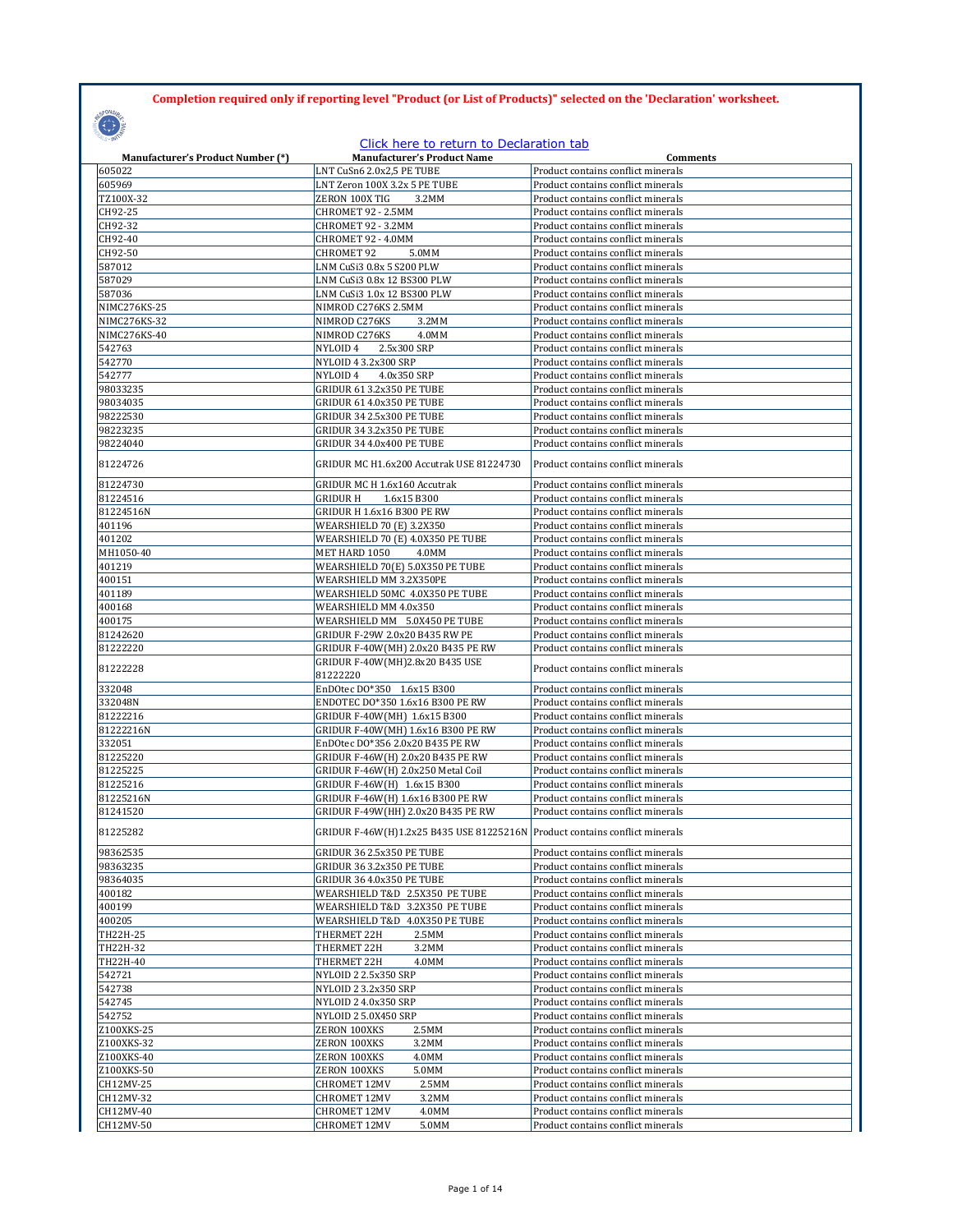| <b>Manufacturer's Product Number (*)</b> | <b>Manufacturer's Product Name</b>                   | <b>Comments</b>                                                          |
|------------------------------------------|------------------------------------------------------|--------------------------------------------------------------------------|
| SA9CRWV-32                               | 9CRWV SUB ARC 3.2MM STEIN BASKET 25kg                | Product contains conflict minerals                                       |
|                                          |                                                      |                                                                          |
| T9CRWV-24                                | 9CRWV TIG - 2.4MM                                    | Product contains conflict minerals                                       |
| THASC276-24                              | HAS C276 TIG<br>2.4MM                                | Product contains conflict minerals                                       |
| 598377                                   | LNS NiCroMo 60/16 1.6x25                             | Product contains conflict minerals                                       |
| 598384                                   | LNS NICROMO 60/16 2.4X25                             | Product contains conflict minerals                                       |
| 598384                                   | LNS NICROMO 60/16 2.4X25                             | Product contains conflict minerals                                       |
| 598384                                   | LNS NICROMO 60/16 2.4X25                             | Product contains conflict minerals                                       |
| 604047                                   | LNM 420FM 1.0X15 B300 PLW                            | Product contains conflict minerals                                       |
| 604047                                   | LNM 420FM 1.0X15 B300 PLW                            | Product contains conflict minerals                                       |
| 604054                                   | LNM 420FM 1.2X15 B300 PLW                            | Product contains conflict minerals                                       |
| 604054<br>K10413-15DP-3M                 | LNM 420FM 1.2X15 B300 PLW<br>LG150 GD 3M PARA PM180C | Product contains conflict minerals<br>Product contains conflict minerals |
| K10413-25PHD-4M                          | MIG GUN LGP 250 G 4METER                             | Product contains conflict minerals                                       |
| K10413-420GC-4M                          | LG420GC 4 METER WITH CROSS SWITCH                    | Product contains conflict minerals                                       |
| K10413-505WC-4M                          | LG505WC 4METER WITH CROSS SWITCH                     | Product contains conflict minerals                                       |
| K10413-55PHD-4M                          | MIG GUN LGP 550 W 4METER                             | Product contains conflict minerals                                       |
|                                          |                                                      |                                                                          |
| K10413-PPW405-8M                         | PPLG405WC, 0°, 8M, 1.2MM ALU, 1X10K-12P              | Product contains conflict minerals                                       |
| K10429-15-3M                             | LGS 150 G-3.0M MIG GUN AIR COOLED                    | Product contains conflict minerals                                       |
| K10429-15-4M                             | LGS 150 G-4.0M MIG GUN AIR COOLED                    | Product contains conflict minerals                                       |
| K10429-24-3M                             | LGS 240 G-3.0M MIG GUN - AIR COOLED                  | Product contains conflict minerals                                       |
| K10429-24-4M                             | LGS 240 G-4.0M MIG GUN - AIR COOLED                  | Product contains conflict minerals                                       |
| K10429-25-3M                             | LGS 250 G-3.0M MIG GUN AIR COOLED                    | Product contains conflict minerals                                       |
| K10429-25-4M                             | LGS 250 G-4.0M MIG GUN AIR COOLED                    | Product contains conflict minerals                                       |
| K10429-25-5M                             | LGS 250 G-5.0M MIG GUN AIR COOLED                    | Product contains conflict minerals                                       |
| K10429-36-3M                             | LGS 360 G-3.0M MIG GUN AIR COOLED                    | Product contains conflict minerals                                       |
| K10429-36-4M                             | LGS 360 G-4.0M MIG GUN AIR COOLED                    | Product contains conflict minerals                                       |
| K10429-36-5M                             | LGS 360 G-5.0M MIG GUN AIR COOLED                    | Product contains conflict minerals                                       |
| K10429-505-3M                            | LGS 505 W-3.0M MIG GUN WATER COOLED                  | Product contains conflict minerals                                       |
| K10429-505-4M                            | LGS 505 W-4.0M MIG GUN WATER COOLED                  | Product contains conflict minerals                                       |
| K10429-505-5M                            | LGS 505 W-5.0M MIG GUN WATER COOLED                  | Product contains conflict minerals                                       |
| K10513-17-4                              | TORCH LT17G X 4MTR ERGO HANDLE                       | Product contains conflict minerals                                       |
| K10513-17-4F                             | Torch LT17 x 4mtr French Lever                       | Product contains conflict minerals                                       |
| K10513-17-8                              | TORCH LT17G X 8MTR ERGO HANDLE                       | Product contains conflict minerals                                       |
| K10513-18-4                              | LT 18 TORCH 4M                                       | Product contains conflict minerals                                       |
| K10513-18-4F<br>K10513-18-8              | LINC TORCH LT18-4F PULSADOR PALANCA                  | Product contains conflict minerals                                       |
| K10513-26-4                              | LT 18 TORCH 8M                                       | Product contains conflict minerals<br>Product contains conflict minerals |
| K10513-26-4F                             | LT 26G TORCH 4M<br>LT 26G TORCH 4M                   | Product contains conflict minerals                                       |
| K10513-26-8                              | TORCH LT26G X 8MTR ERGO HANDLE                       | Product contains conflict minerals                                       |
| K10529-17-4                              | Tig Torch LTP17G 4M Ergo                             | Product contains conflict minerals                                       |
| K10529-17-4V                             | Tig Torch LTP17GV 4M Conn 35-50                      | Product contains conflict minerals                                       |
| K10529-17-4VS                            | Tig Torch LTP17GV 4M Conn 10-25                      | Product contains conflict minerals                                       |
| K10529-17-8                              | Tig Torch LTP17G 8M Ergo                             | Product contains conflict minerals                                       |
| K10529-17-8V                             | Tig Torch LTP17GV 8M Conn 35-50                      | Product contains conflict minerals                                       |
| K10529-18-4                              | Tig Torch LTP18W 4M Ergo                             | Product contains conflict minerals                                       |
| K10529-18-4X                             | Tig Torch LTP18W Flex Neck 4M Ergo                   | Product contains conflict minerals                                       |
| K10529-18-8                              | Tig Torch LTP18W 8M Ergo                             | Product contains conflict minerals                                       |
| K10529-18-8F                             | Tig Torch LTP18W 8M F French lever                   | Product contains conflict minerals                                       |
| K10529-18-8X                             | Tig Torch LTP18W Flex Neck 8M Ergo                   | Product contains conflict minerals                                       |
| K10529-18SC-8                            | Tig Torch LTP18WSC 8M Ergo                           | Product contains conflict minerals                                       |
| K10529-20-4                              | Tig Torch LTP20W 4M Ergo                             | Product contains conflict minerals                                       |
| K10529-20-8                              | Tig Torch LTP20W 8M Ergo                             | Product contains conflict minerals                                       |
| K10529-26-4                              | Tig Torch LTP26G 4M Ergo                             | Product contains conflict minerals                                       |
| K10529-26-4V                             | Tig Torch LTP26GV 4M Conn 35-50                      | Product contains conflict minerals                                       |
| K10529-26-4X                             | Tig Torch LTP26G Flex Neck 4M Ergo                   | Product contains conflict minerals                                       |
| K10529-26-8                              | Tig Torch LTP26G 8M Ergo                             | Product contains conflict minerals                                       |
| K10529-26-8V                             | Tig Torch LTP26GV 8M Conn 35-50                      | Product contains conflict minerals                                       |
| K10529-26-8X                             | Tig Torch LTP26G Flex Neck 8M Ergo                   | Product contains conflict minerals                                       |
| K2939-2                                  | HYDROGUARD PORTABLE 10LB ROD OVEN,<br>230V           | Product contains conflict minerals                                       |
| K2942-2                                  | HYDROGUARD 350 LB ROD OVEN - 240/480                 | Product contains conflict minerals                                       |
|                                          | VAC                                                  |                                                                          |
| K2953-1-CE                               | LINC SCREEN II WELDING HELMET                        | Product contains conflict minerals                                       |
| K3023-3-CE                               | VIKING BLACK 1840 VAR. SH 9-13 HELMET CE             | Product contains conflict minerals                                       |
| K3028-3-CE                               | VIKING BLACK 2450 VAR. SH 9-13 HELMET CE             | Product contains conflict minerals                                       |
| K3034-3-CE                               | VIKING BLACK 3350 VAR. SH 5-13 HELMET CE             | Product contains conflict minerals                                       |
| K3100-3-CE                               | VIKING MOTORHEAD 3350 VAR. SH 5-13 CE                | Product contains conflict minerals                                       |
| K3101-3-CE                               | VIKING MOJO 3350 VAR. SH 5-13 HELMET CE              | Product contains conflict minerals                                       |
| K3282-1-CE                               | VIKING HELMET 1740 BLACK                             | Product contains conflict minerals                                       |
| KP10529-1                                | Switch module 1-button + 10K? Poti+6p pl             | Product contains conflict minerals                                       |